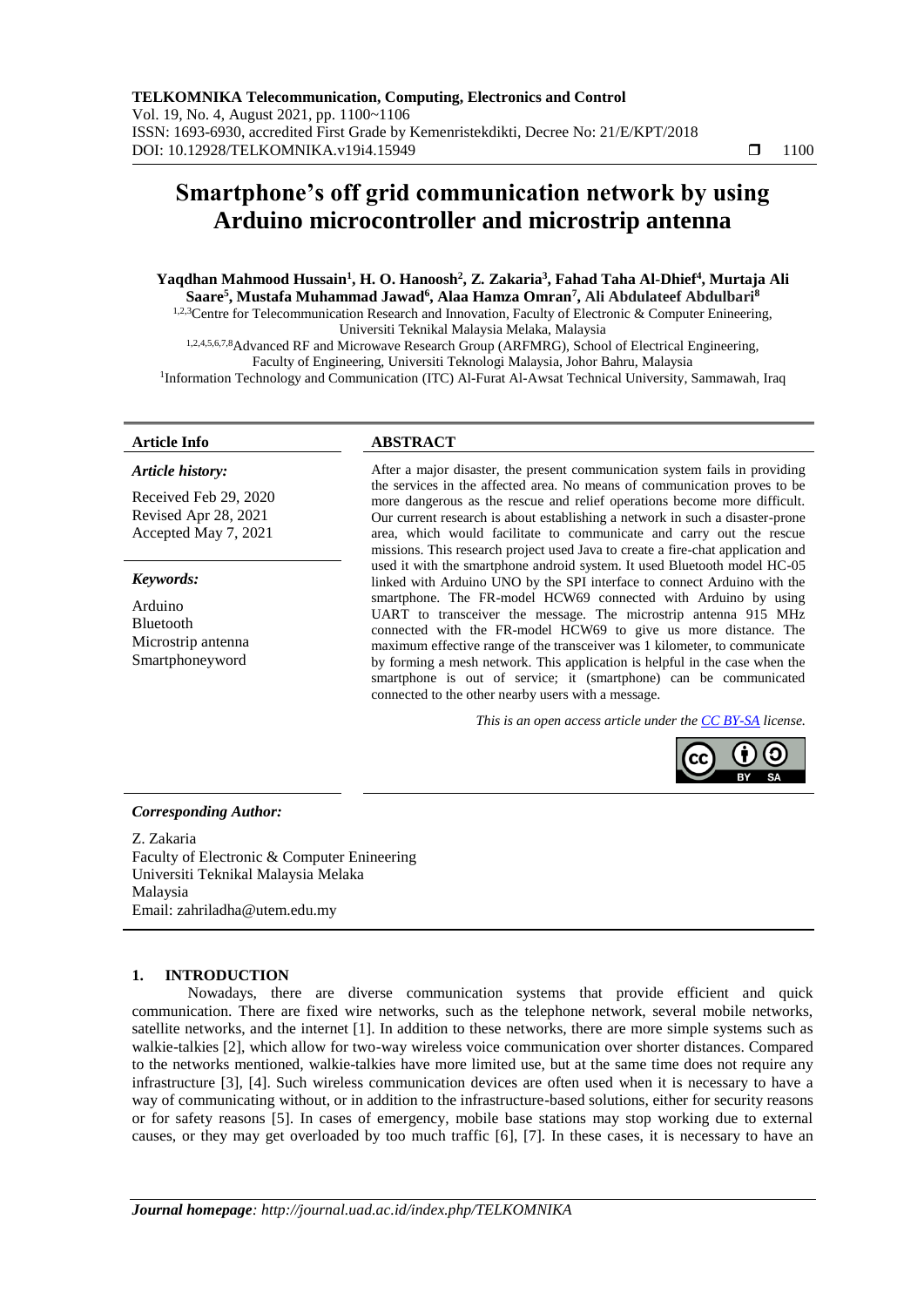alternative way of communicating to organize help and rescue the people involved [8]. In lesser demanding situations such as hiking or mountain climbing, an alternative way of communicating could also be a benefit.

In situations without network coverage systems such as an embedded computing systems (ECS), the internet of things (IoT), or mobile networks, it is important to have a reliable network and an infrastructure that has alternative network routes in case parts of the system stop working [9]. There are, however, places where it is not economically viable to build communication channels, and there are places isolated from the infrastructure-based wireless technologies [10]. This is when we need easy to deploy infrastructure-less communication systems, such as walkie-talkies [11]. This type of communication system may be useful when we are inside buildings or cellars with dense or reflective walls where there is weak or no mobile reception in rural areas without cellular coverage. This may be in mountains, forests or on the sea, in natural disaster situations where infrastructure may break or when the increased communication needs cannot be satisfied by standard communication channels, when mobile networks are down due to technical problems, in cases with high demands of data that needs alternative channels [12]. This may be the case for mobile computation or video streaming, and in crowded areas, such as concerts or football stadiums where existing communication channels may get overloaded.

A smartphone is a mobile phone able to perform many of the functions of a personal computer. Compared to a standard mobile phone, the smartphone has an operating system, a touchscreen, a global positioning system (GPS), a camera, Internet access capability, and much more [13]. Communication is typically done by voice calls or text messages through mobile networks, but can also be done through other wireless technologies such as wireless fidelity (Wi-Fi) and Bluetooth [14]. There are several apps (applications) for smartphones that can be used to communicate over shorter distances using Wi-Fi or Bluetooth [15]. Most of these apps work by creating wireless local area networks where one smartphone is the access point of communication. Every other device can connect to the access point and communicates with other connected smartphones through the access point [16]. This means that the range of the network is limited by the range of the connection to the access point.

This study focused on the use of smartphones as communication terminals without the use of mobile-cellular networks. It explained that smartphones could be used for communication in situations when the mobile network is out of range or not working [17]. These situations include emergencies in case of hurricanes or flooding, but also less demanding situations where alternative communication may be useful. Arduino microcontroller like Arduino UNO is used as a controller to process the transmitted and received data from the smartphone. Figure 1 shows the block diagram of the study. This system could potentially have a better chance of establishing communication to someone else when there is no mobile coverage.



Figure 1. Block diagram of study using smartphone and Arduino with Bluetooth

# **2. RESEARCH METHOD**

#### **2.1. Arduino UNO**

The Arduino an open-source platform which provides strong base for hardware and software [18]-[20]. Arduino Uno is a microcontroller board based on the AT mega 168 or 328. The Arduino Uno has 6 Analog I/O pins and 14 digital I/O pins. Here we use 8 to 13 pins for input/output. It needs 7 to 12V input voltage and 5V operating voltage. It simply connects with a DC battery to get started. It also has a reset button to reset all previous connections [21]. It has one USB port that can be connected to a computer for programming or connected to an Android USB port for serial communication (USB-to-serial communication). USB master capability is not supported on the Arduino Uno, but it can act as a USB slave. It has one input and one output pin for serial communication (one UART port) and several analogs and digital pins that can be connected to a radio module. The basic model of Arduino is shown in Figure 2.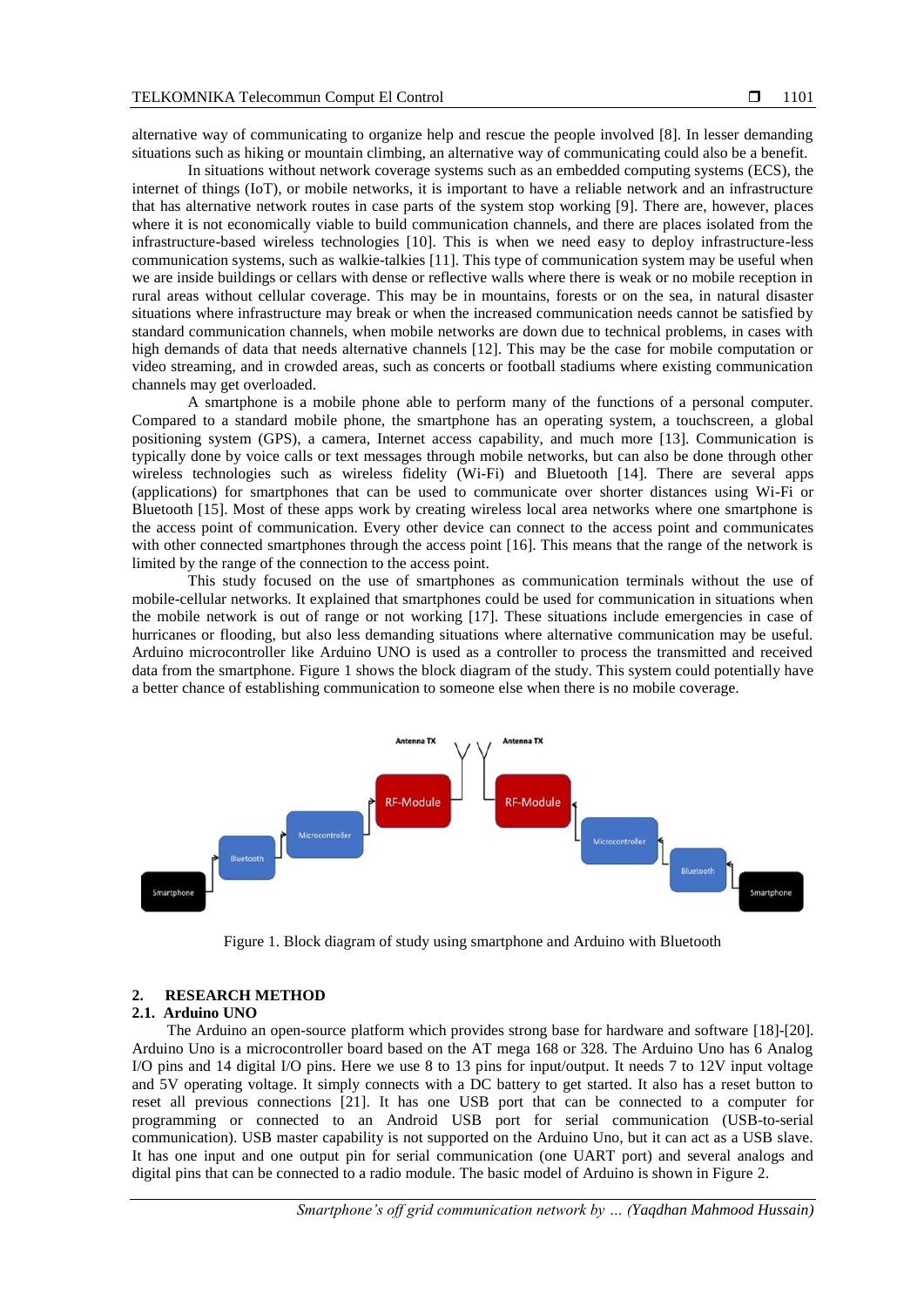

Figure 2. Arduino UNO module without connections

#### **2.2. Bluetooth**

The Bluetooth model has four important pins, virtual credit card (VCC), transmit (TX), receive (RX), and ground. TXD: the sender, usually expressed as a sender, normal communication must be connected to another device RXD. RXD: Receive-side, generally showed as the receiving end, the normal communication must be connected to another device TXD. Normally, the TXD is always connected to RXD of other equipment. Figure 3 shows the connection diagram of the Bluetooth model with Arduino. We linked the VCC of Bluetooth model with 5V in Arduino, the ground pin of the Bluetooth model joined with the ground pin of Arduino, TX pin of Bluetooth model joined with PIN 7 in Arduino and the RX of Bluetooth model connect with PIN 8 in Arduino, as shown in Figure 3.



Figure 3. Connections of Bluetooth model with Arduino UNO

#### **2.3. [RFM69HCW wireless transceiver](https://www.kr4.us/rfm69hcw-wireless-transceiver-434mhz.html)**

This project used RF-Model69hcw as can show in Figure 4, Arduino feed RF-Model69hcw power and ground, The RFM69HCW is a transceiver module capable of operation over a wide frequency range, including the 315,433,868 and 915 MHz license-free industry scientific and medical (ISM) frequency bands. All major RF communication parameters are programmable, and most of them can be dynamically set. The RFM69HCW offers the unique advantage of programmable narrow-band and wide-band communication modes. The RFM69HCW is optimized for low power consumption while offering high RF output power and channelized operation [22]. The RFM69HCW employs an advanced power supply scheme, which provides stable operating characteristics over the full temperature and voltage range of operation. It includes the total output power of +20 dBm maintained from 2.4 to 3.6 V. The RFM69HCW can be powered from any low-noise voltage source via pins.



Figure 4. RFM69HCW wireless transceiver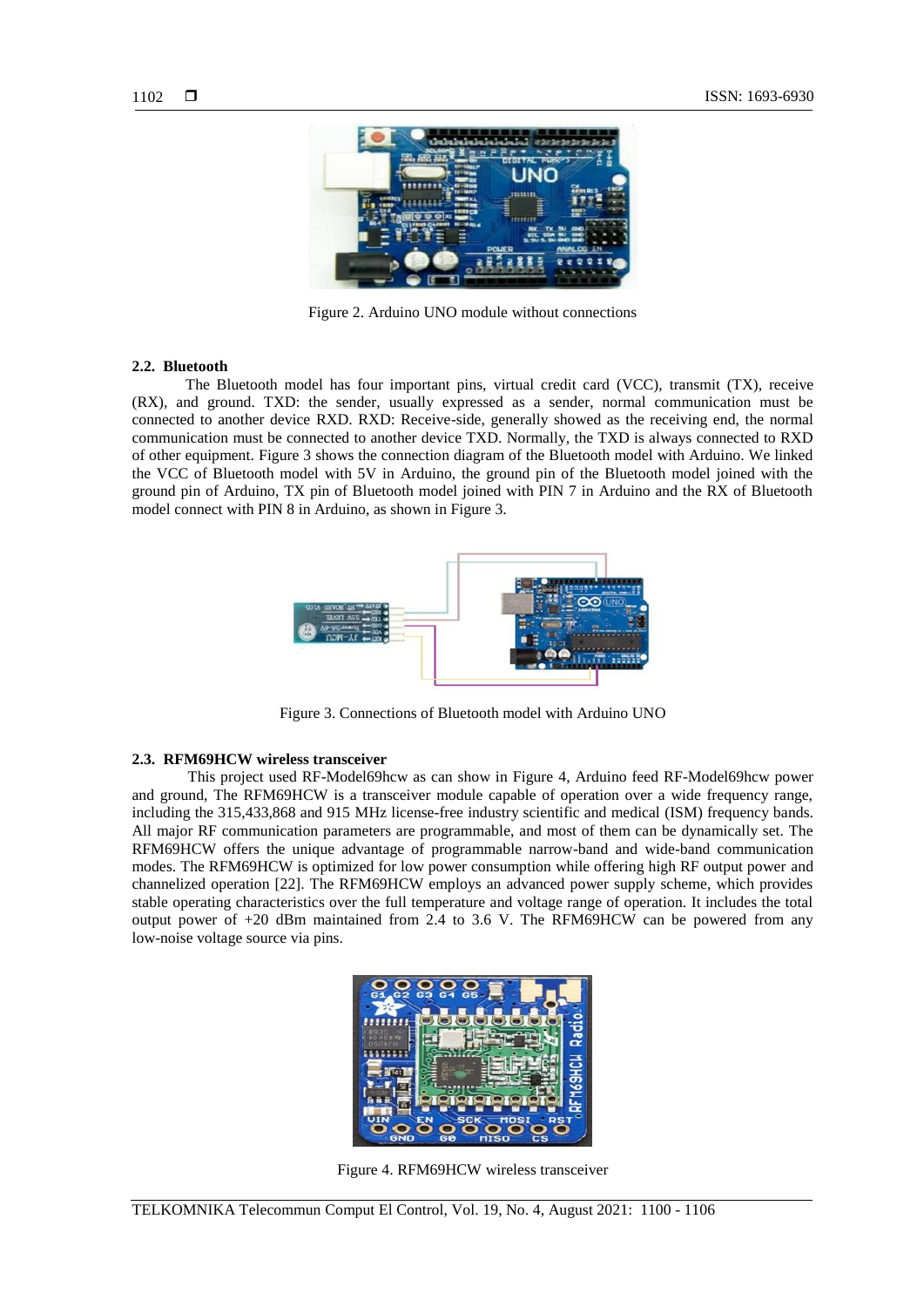#### **2.4. Microstrip antenna**

This article has used a microstrip patch high gain antenna that works during a natural disaster, and that operates on 915 MHz using air gap technic, as shown in Figure 5. The characteristics of the first antenna are determined by measuring the resonance frequency, return loss, and gain. The frequency and return loss value is measured by using vector analyzer equipment. From the experiment, the frequencies of the Antenna are 915 MHz, which have a return loss of -13.750 dB, respectively. To calculate the gain receiver of the antenna, power transmitter, distance of antenna, the tabular form of calibration report has used after calculating the gain obtained is 5.509 dB at frequency of 915 MHZ.



Figure 5. Microstrip patch antenna

#### **2.5. Java programming**

The design of the system software has made with the Java programming language. The Arduino environment itself was written in Java, communication to the serial port can be done via the Java library (RX, TX.) This library is quite similar to the Java API extension of communications. Internally the IDE remembers that port and baud rate you used last time. The internal implementation cannot be considered public API; the computer programmer will faithfully use it. Therefore, computer programmers can be got to keep their settings to remind them which COM ports their Arduino cards are using on the computer.

#### **3. IMPLEMENTATION AND TESTING THE RF MODEL**

For the RF telemetry links majority, line of sight is the primary mode of EM propagation wave, a direct, unobstructed path between the transmission antenna and receiving antennas [23]-[25]. Therefore, for one antenna, the maximum propagation path is limited by the distance to the RF horizon. According to the results from the in the first step, it covers a short distance, we designed an RF-model and linked it with the antenna that provides coverage give for more range. To overcome the distance issues, the second step of this project was to improve coverage between two smartphones so that it is more useful in an emergency. In this case, step antennas (915 MHz) is used and link it with the RF-model to give more distance combination of the antenna with RF-model gives a significant improvement in solving the distance issues. A class with the name 'on Create' was defined to control Bluetooth and enable communication with other devices. 'setupChat1' to initialize the modules. 'Bluetooth Chat Service' this chat service class does all the work for managing and setting up Bluetooth connections with other devices. It has a thread that listens for incoming connections, a thread for connecting with a device, and a thread for performing data transmissions when connected. In the Bluetooth Chat Service class, we create a constructor that prepares a new Bluetooth Chat session. For running the service, another class 'Accept Thread' was created, which contained new listening server, and listener to listen to the server socket if it's connected or not connected. A class titled 'Broadcast Receiver' was developed to broadcast a signal.

### **4. RESULTS AND DISCUSSION**

The characteristics of the antenna are determined by measuring the resonance frequency, return loss, and gain. Figure 6 shows the final prototype of the group items. The frequency and return loss value is measured by using vector analyser equipment. From the experiment, the frequencies of the antenna are 915 MHz, which have a return loss of -13.750 dB, respectively. To calculate the gain receiver of the antenna, power transmitter, distance of antenna and the Tabular form calibration report are used. After calculating, the gain obtained is 5.509 dB at frequency of 915 MHZ.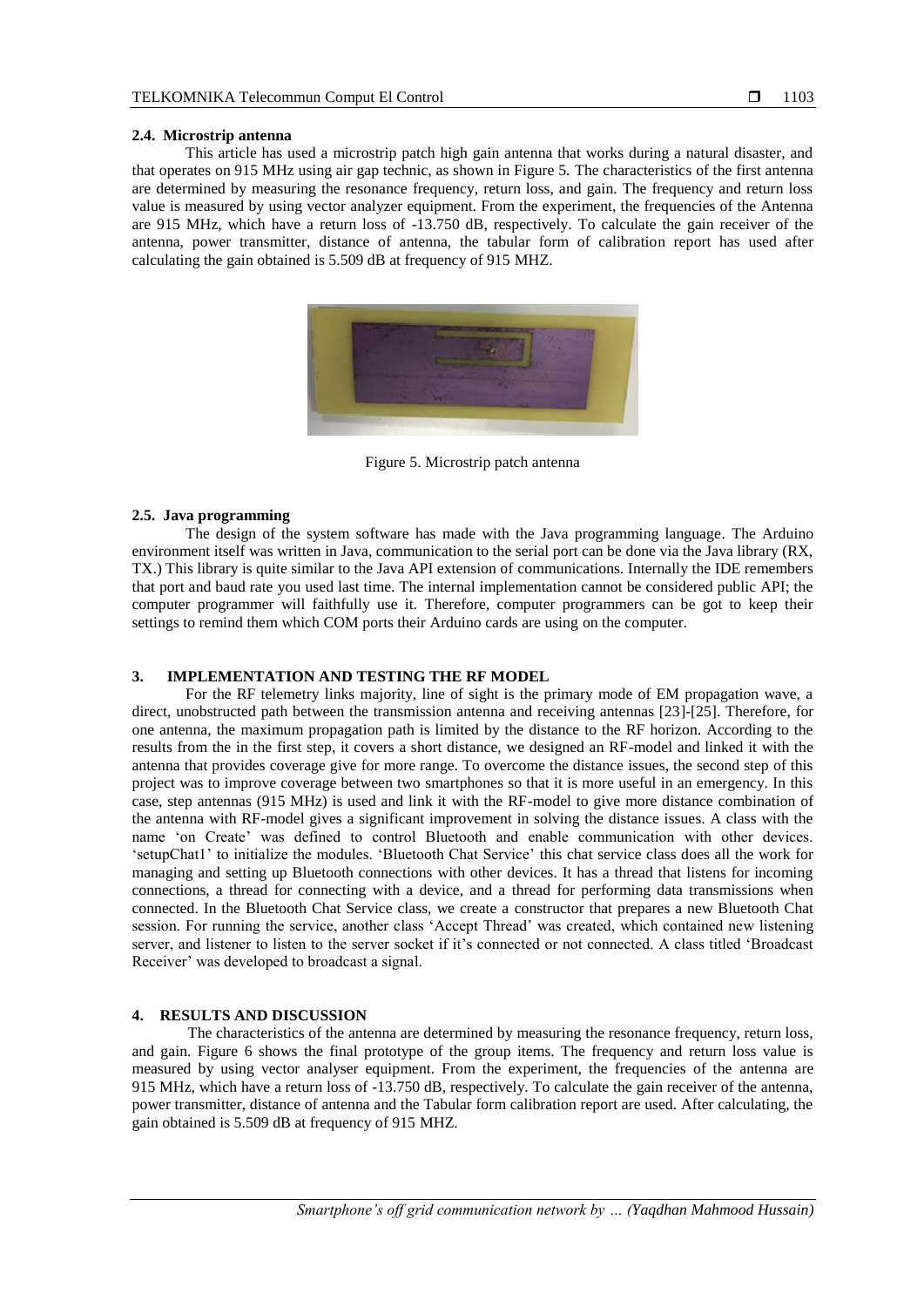

Figure 6. Final prototype, antenna with the RF-model

The maximum distance between smartphones in this project it is achieved to 1 kilometer, that is mean antenna gave distance around 900 meters, as we know the obstacles are affective and prevented the wave signals. We tried to send and receive the messages between the obstacles like (trees), the distance became around 500 meters less than before 1 kilometer the because of the obstacles. The testing for sending and receiving messages like (hi, hello) that is sent by Arduino without antennas by using Bluetooth chat application, the maximum distance between these two smartphones (android system) was 100 meters.

Actually, after linked antennas with RF-model and got around one-kilometers distance as shown in Figure 7, the power input that feeds RF-model 5v+ and the output power of FR-model is 20 dBm, after sent the message and received, I calculated the power receive of antenna for a different distance (100, 500, and 1000 m). As shows the equation in the Table 1 and Table 2 to show the power received. Figure 8 refers to the screen Bluetooth chat application; this application sent and received the message. Also, this Bluetooth chat application allows writing 200 letters in one message sending 200 letters enough to complete the statement.



Figure 7. Google map to check the range

| Table 1. Equations and calculations                  |              |               |
|------------------------------------------------------|--------------|---------------|
| Equation of $(l_{\text{nf}})$                        | Distance (m) | Result (dB)   |
| $L_{pf}$ = 32.5 + 20 log $F_{MHz}$ + 20 log $R_{Km}$ | 100          | 71.72         |
|                                                      | 500          | 85.70         |
|                                                      | 1000         | 91.72         |
| Equation of $(L)$                                    | Distance (m) | Result (dB)   |
| $L = L_{\text{per}} - Gt - Gr$                       | 100          | 58.52         |
|                                                      | 500          | 72.5          |
|                                                      | 1000         | 78.52         |
| Equation of $(P_{rdB})$                              | Distance (m) | Result(w)     |
| $L = L_{\text{per}} - Gt - Gr$                       | 100          | $1.4*10^{-7}$ |
|                                                      | 500          | $5*10^{-9}$   |
|                                                      | 100          | $1*10^{-9}$   |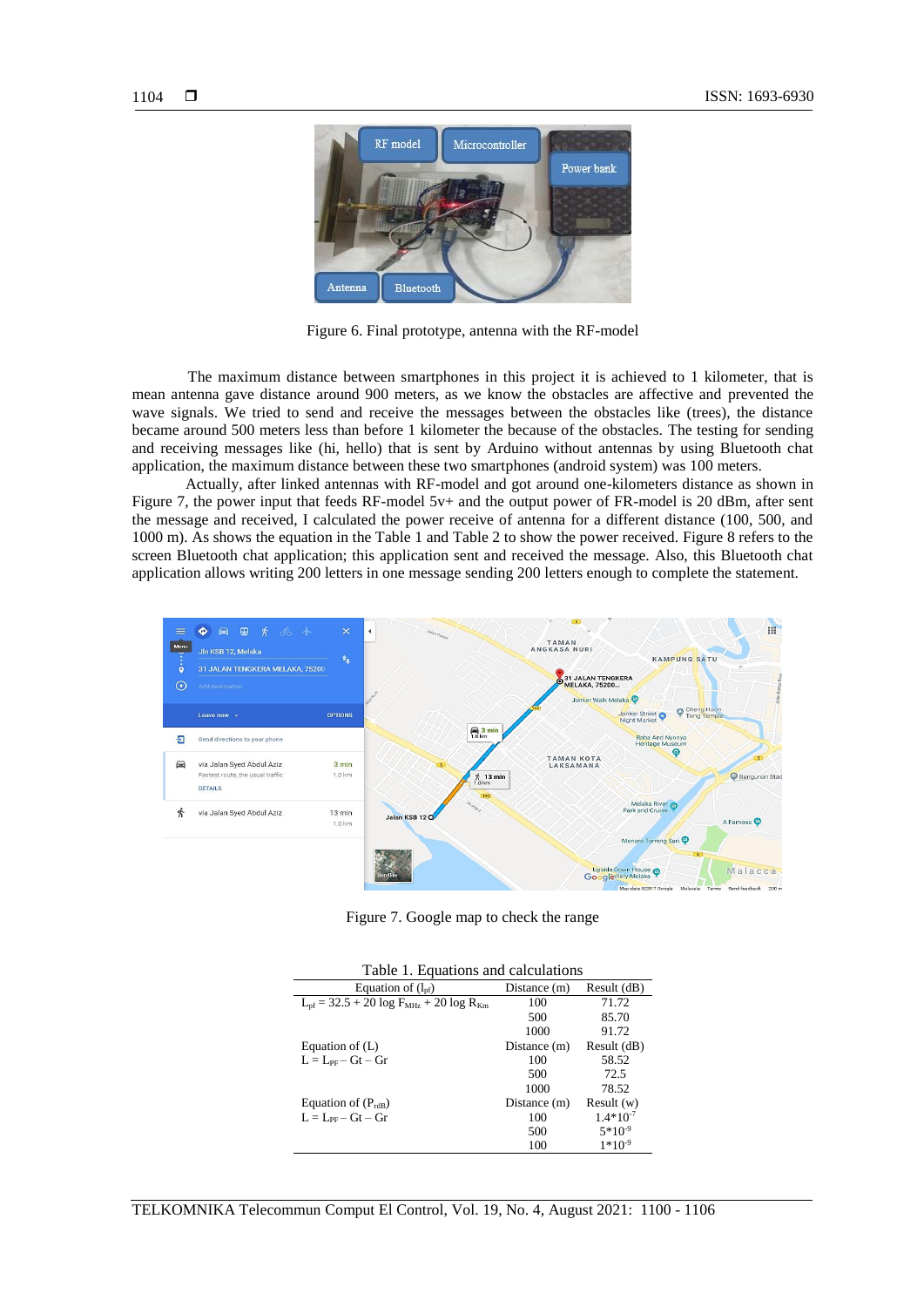|                                                                                                                          | 500          | $-82.5$                                                                                                                  |
|--------------------------------------------------------------------------------------------------------------------------|--------------|--------------------------------------------------------------------------------------------------------------------------|
|                                                                                                                          | 1000         | $-88.52$                                                                                                                 |
|                                                                                                                          |              |                                                                                                                          |
| - 0<br>9:41 PM<br>ο                                                                                                      |              | 2 4 4 2 3 5 8 9:41 PM<br>囲                                                                                               |
| BluetoothChat<br>SHOW LOG<br>岩<br>connected to AR.                                                                       |              | BluetoothChat<br>寒水<br>SHOW LOG<br>connected to HC-05                                                                    |
| This application allows two Android<br>devices to carry out two-way text chat<br>over Bluetooth. It demonstrates all the |              | This application allows two Android<br>devices to carry out two-way text chat<br>over Bluetooth. It demonstrates all the |
| AREA_1:                                                                                                                  |              | Me: hello                                                                                                                |
| AREA_1: hello                                                                                                            |              | HC-05:                                                                                                                   |
| Me: hi                                                                                                                   |              | HC-05: hi                                                                                                                |
| Send                                                                                                                     |              | <b>SEND</b>                                                                                                              |
| how<br>QQ                                                                                                                |              | alalamalakm<br>hello<br>hi                                                                                               |
|                                                                                                                          |              | 2<br>5<br>8<br>9<br>$\Omega$<br>3<br>4<br>6                                                                              |
| q<br>W<br>e                                                                                                              | p            | ĩ.<br>t<br>y<br>U<br>O<br>W<br>е<br>D<br>q                                                                               |
| d<br>$\overline{\mathbf{s}}$<br>h<br>a<br>q                                                                              |              |                                                                                                                          |
| b<br>c<br>x<br>v<br>n<br>z<br>m                                                                                          | $\mathbf{x}$ | h<br>g<br>k<br>d<br>a<br>Ś                                                                                               |
|                                                                                                                          |              | $\left( \overline{x}\right)$<br>⇧<br>b<br>m<br>n<br>z<br>x<br>v                                                          |
| A                                                                                                                        |              | $^\copyright$<br>!#©<br>الىلى<br>ا<br>4 English (US) +                                                                   |

Table 2. Calculation of power receive The distance (meter) Power receive (dB)<br>100 -68.52  $100 -68.52$ <br>500  $-82.5$ 

Figure 8. Communication testing

#### **5. CONCLUSION**

This study discussed the development of a system to explore the capability of smartphones for communication in situations when the mobile network is out of range or not working. A microcontroller and RF-model device which were connected to a smartphone proposed for the off-grid communication without using normal communication. It utilizes radiofrequency technology to send data even in the absence of telecommunication coverage by using Bluetooth chat application.

#### **ACKNOWLEDGEMENTS**

Appreciation to the Centre for Research Management & Innovation (CRIM), Universiti Teknikal Malaysia Melaka for supporting this research work. The authors would like also to acknowledge Research Management Centre (RMC) School of Postgraduate Studies (SPS), Advanced RF and Microwave Research Group (ARFMRG), School of Electrical Engineering, and Universiti Teknologi Malaysia (UTM), Johor Bahru, for the supporting some of the research activities.

#### **REFERENCES**

- [1] V. Elser, D. Schmidt, and J. Yedidia, "Monotone learning with rectified wire networks," *The Journal of Machine Learning Research*, vol. 20, no. 1, pp. 931-972, 2019.
- [2] E. Egea-Lopez, A. Martinez-Sala, J. Vales-Alonso, J. Garcia-Haro, and J. Malgosa-Sanahuja, "Wireless communications deployment in industry: a review of issues, options and technologies," *Computers in industry*, vol. 56, no. 1, pp. 29-53, 2005, doi: 10.1016/j.compind.2004.10.001.
- [3] M. Gottlieb, W. Bosch, and M. Lyons, "Walkie-talkie with screen to show a list of other walkie-talkies within communication range," ed: Google Patents, 2007.
- [4] D. L. Pinard, M. Pinard, and L. Williams, "Methods and systems for walkie-talkie communications," ed: Google Patents, 2017.
- [5] A. R. Metke and R. L. Ekl, "Security technology for smart grid networks," *IEEE Transactions on Smart Grid*, vol. 1, no. 1, pp. 99-107, 2010, doi: 10.1109/TSG.2010.2046347.